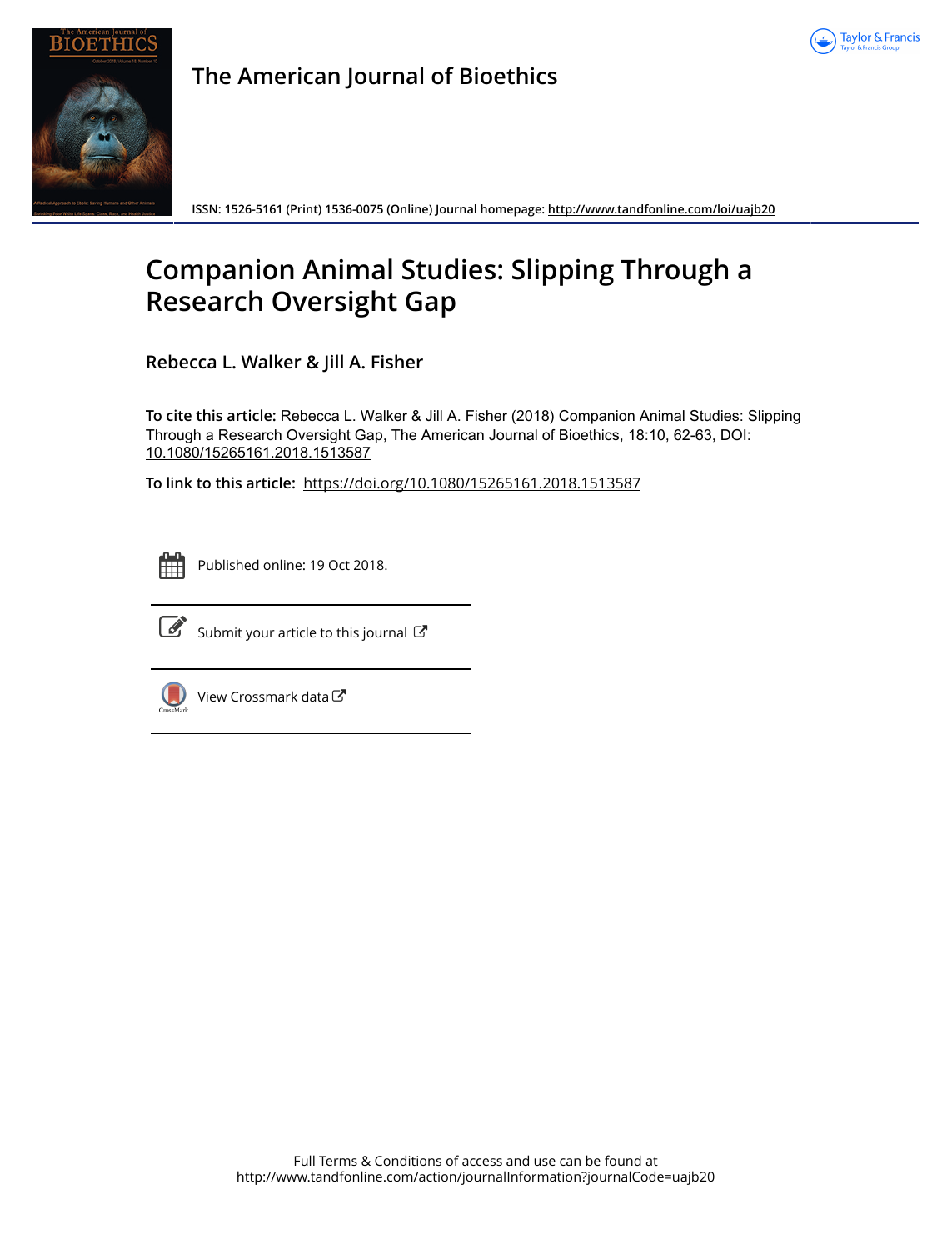## Companion Animal Studies: Slipping Through a Research Oversight Gap

Rebecca L. Walker, University of North Carolina at Chapel Hill **Jill A. Fisher,** University of North Carolina at Chapel Hill

In human subject research ethics, we appeal to principles of respect for persons, beneficence, and justice. In laboratory animal studies, the three Rs (reduce, refine, replace) are key touchstones, along with an overarching principle of promoting animal welfare—when consistent with the needs of science and within the constraints introduced by the institutional setting. Underlying these different approaches to research oversight are moral status assumptions regarding human and nonhuman animals. Independently of whether appeals to moral status are a specious mechanism to differentiate the two research contexts, there are important structural differences in how the research is typically conducted: in an animal "confinement" facility where conditions are controlled and consent need not be sought, versus with human participants in society whose consent and active compliance is critical.

The featured companion animal longevity study (CALS) falls in a liminal space between these human and nonhuman animal practices and highlights the ethical tensions produced by compartmentalizing these two domains of research oversight. As nonhuman animals in research, dogs are typically regulated by laboratory animal oversight. However, the study's structural features to test the efficacy of rapamycin in increasing dogs' longevity and "health span" more closely reflect those of human clinical trials. While some institutions require additional ethical oversight of companion animal studies (Hampshire [2003\)](#page--1-0), this is a relatively ad hoc solution to the oversight problem. We identify here several particular ethical concerns with CALS that raise important questions about companion animal studies more generally.

In the United States, oversight of animal research is typically conducted by institutional animal care and use committees (IACUCs), which are mandated both by the Animal Welfare Act and by the Public Health Service. Yet, this oversight structure generally contains features that may limit the protections that animals receive (Walker [2006\)](#page--1-0). Most relevant for CALS, IACUC review, unlike in human subject research, does not require a risk–benefit analysis of individual animal research protocols (Carbone [2014](#page--1-0)). While federal funding mechanisms require assessment of the science value of the research, this is not the same as balancing potential (or actual) harms to animals with proposed benefit to animals and humans. Further, for studies that are funded by private sources—as studies like CALS are likely to be—even an impartial science value assessment may be missing. Similarly, the Food and Drug Administration (FDA) Center for Veterinary Medicine (CVM) requires evidence of a "rational basis" to undertake companion animal clinical trials (Hampshire [2003](#page--1-0), 193) and subsequent reporting of any adverse experiences, but this also does not amount to a risk–benefit analysis. Further, it is unclear from the case description whether CALS falls under CVM oversight, which is applicable when drug sponsors seek approval for a new animal drug application.

An important ethical question for CALS, then, is whether an impartial analysis would determine that the risks to the study dogs are justified by the potential for benefit to these animals, other animals, and/or society generally. Leaving aside larger social questions of the value of longevity research, we may focus on the concrete harms and benefits at issue in this study. Because the dogs proposed for inclusion are healthy, the analogue risk assessment in human trials would set a higher bar for acceptable risks. It would also warrant independent data and safety monitoring to ensure that participants are protected from unnecessary harm and that objective criteria determine rules for the study's discontinuation should harms prove unacceptable. While the CALS case presentation states that there is "no information" available about potential adverse effects of rapamycin in dogs, it is more correct to say that such information is limited. Studies have shown severe adverse effects in dogs, including death, with high dosage (aimed at immune suppression), but rapamycin has been well tolerated at low doses for up to 10 weeks (Urfer et al. [2017](#page--1-0); Larson et al. [2016\)](#page--1-0). As CALS is a 3 year intervention, it is all the more crucial within a risk– benefit analysis to consider how and when to withdraw dogs or to stop the entire trial should safety concerns emerge (or, for that matter, clear evidence of drug benefit). Human trials are a much better guide than is

Address correspondence to Rebecca L. Walker, Department of Social Medicine, The University of North Carolina at Chapel Hill, 333 S. Columbia Street, MacNider Hall Rm #348, Chapel Hill, NC 27599-7240, USA. E-mail: rlwalker@med.unc.edu